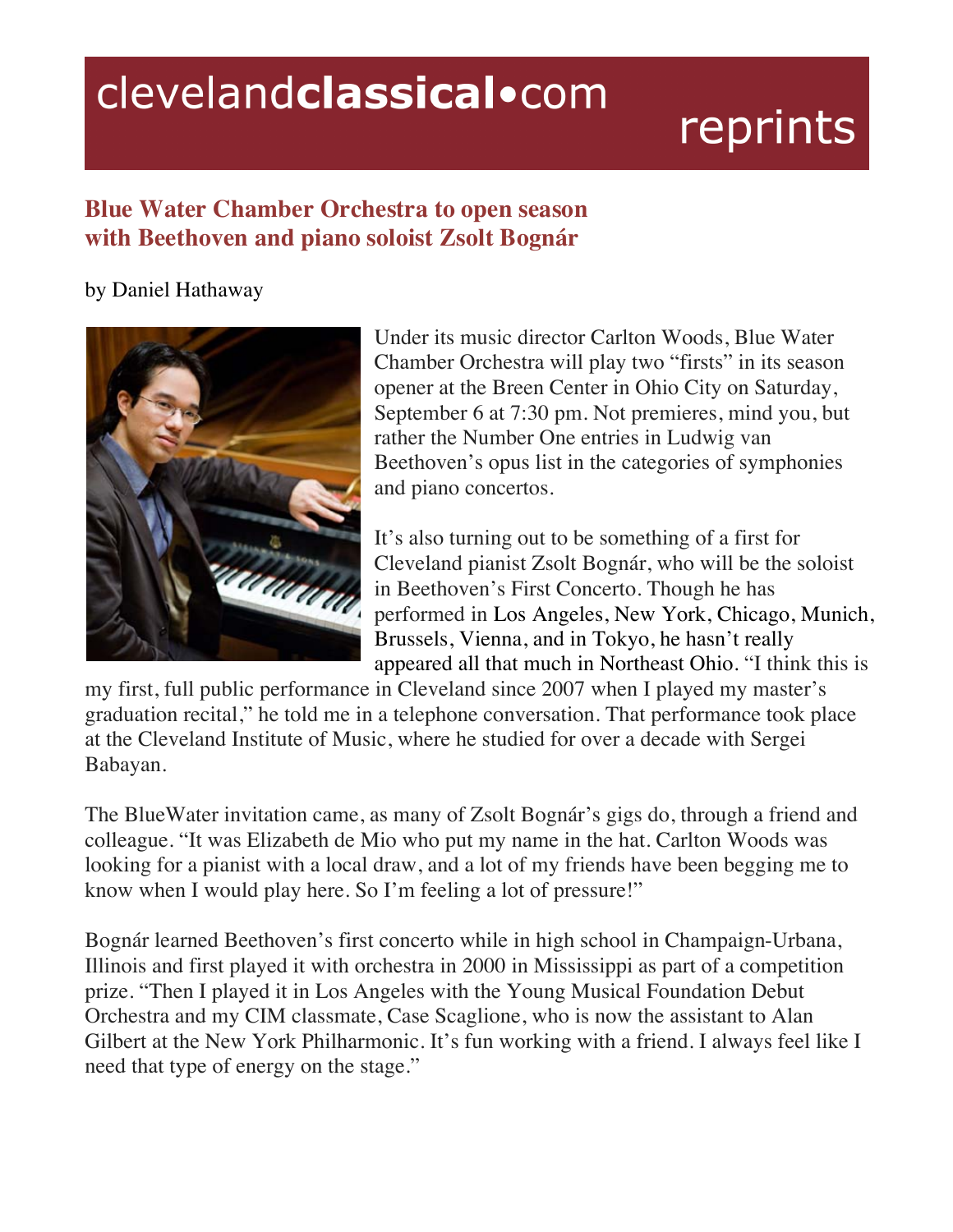I asked Zsolt Bognár whether he plans to play Beethoven's cadenzas on Saturday. "There's a delightful cadenza by Edwin Fischer, and an amazing one by Glenn Gould, but I've decided on Beethoven, who wrote three of them. I love the first one, but it's incomplete. Up to the past week I hadn't decided which one of the others to use. Today I decided on the small one. The larger one was written much later and is stylistically jarring, somewhat out of scale with the rest of the piece. But the small cadenza is sparkling and short — very much like Haydn. But I'm envious of musicians who improvise their own. I never learned to improvise because I was so focused on learning repertoire. I was having this conversation with my friend who is a cellist at CIM. The challenge with cadenzas if they're written out is to have the same sense of wonder as if they were being created on the spot. But I'll be trying to do everything I can to give Beethoven's a sense of freshness by pointing up unusual modulations and key areas."

Bognár spent an interesting summer traveling, practicing and performing. "It was a bit surreal," he said. "Because of some unfortunate timing, my family had planned a vacation before two weeks of concerts I had scheduled in Europe. My father's big dream was to bring us all to the Greek Isles and Rome to celebrate his seventieth birthday. I wasn't going to miss that trip, but the only way to make it work was to take an electric piano along. I don't think I'll ever have another chance to practice with that wonderful, distracting scenery as a backdrop."

Bognár's experience lugging that keyboard around became the subject for a remarkable entry in his blog. Other travel vicissitudes included being parted from his luggage before his concerts in Vienna. "My tux didn't arrive so I had to buy an entirely new set of tails. You start crying when you see the price tag, but with all the state balls there there's huge competition for formal wear. So I have a very nice Viennese tuxedo."

Bognár's first public concert in Vienna, in the Mozarthaus, was terrific. "The audiences are so receptive and responsive to the fact that someone is trying to give his all. There were long, sustained ovations." The pianist made all the concert arrangements himself. "Everything I do is self-made, because I haven't really done the standard competition circuit. This was all done through friends. Usually I begin by giving a little Hauskonzert and invite people who have small series who may want to have me in the future."

In addition to his life as a pianist, Zsolt Bognár has found himself developing a second career as an interviewer for a series of videos called "Living the Classical Life". "That all started by accident in 2010-2011. I was trying to get a website together to develop recital opportunities and found that presenters wanted to get information online. One idea I developed with a couple of friends was to make a short video about me. A friend of a friend who had a production company in NYC offered me an affordable rate. As I started interacting with my musical friends, I started to reverse roles, asking them about their own musical careers. The producer recut the video and said, 'maybe this could be a little